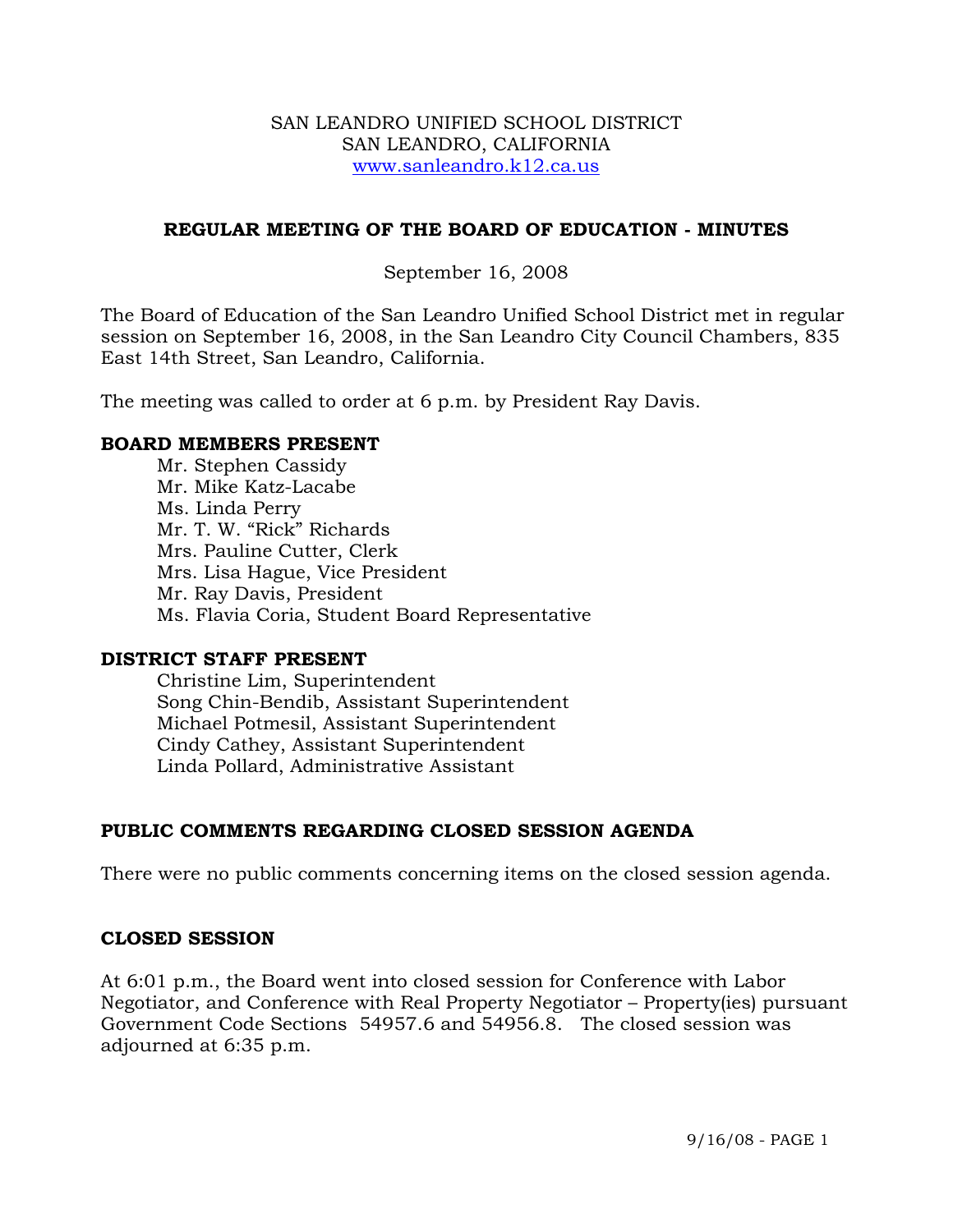The Board returned to open session at 7 p.m. with the Pledge of Allegiance to the Flag. President Davis said the Board had been in closed session and no action was taken.

# **APPROVAL OF AGENDA**

On a motion made by Mr. Richards and seconded by Mrs. Cutter, the Board approved the agenda for the regular meeting of September 16, 2008, by a 7-0 vote.

**REPORTS** Parks & Recreation Commission: District representative Juan Manual Martinez updated the Board on the Parks & Recreation Commission. His report included a DVD presentation highlighting Floresta Park which is located next to James Madison Elementary School. The park offers picnic and play areas; a baseball diamond and green space is located next to the park at Madison Elementary School.

> Mr. Martinez also said that he has suggested that additional dog bag dispensers be available for those who walk their dogs in the park.

# **PRESENTATIONS**

- \* Certificates of Commendation were presented to 16-year-old San Leandro High School student Mario Sanchez and Mark Montoya, an active parent at Jefferson Elementary School, for their heroism and bravery for saving their neighbor from her burning apartment on July 29, 2008.
- \* On behalf of the custodial staff and groundskeeper at San Leandro High School and Garfield Elementary School, Michael Murphy, Director of Measure B, accepted Certificates of Commendation recognizing them for their tremendous effort in preparing our school sites for the beginning of the 2008- 2009 school year.

#### Garfield Elementary San Leandro High School

#### **CUSTODIANS**

- Arthur Ramirez
- Alberto Lara

#### **GROUNDSKEEPER**

- Lucy Rynearson
	- Ed Weatherton
- Antonio Castellano • Kem Dyson

 **CUSTODIANS**

- Manuel Furtado
- Ray Jackson
- Elvio Martins
- Ilce Ramirez
- Fabiola Rivera
- Ruth Pea
- Mark Wooden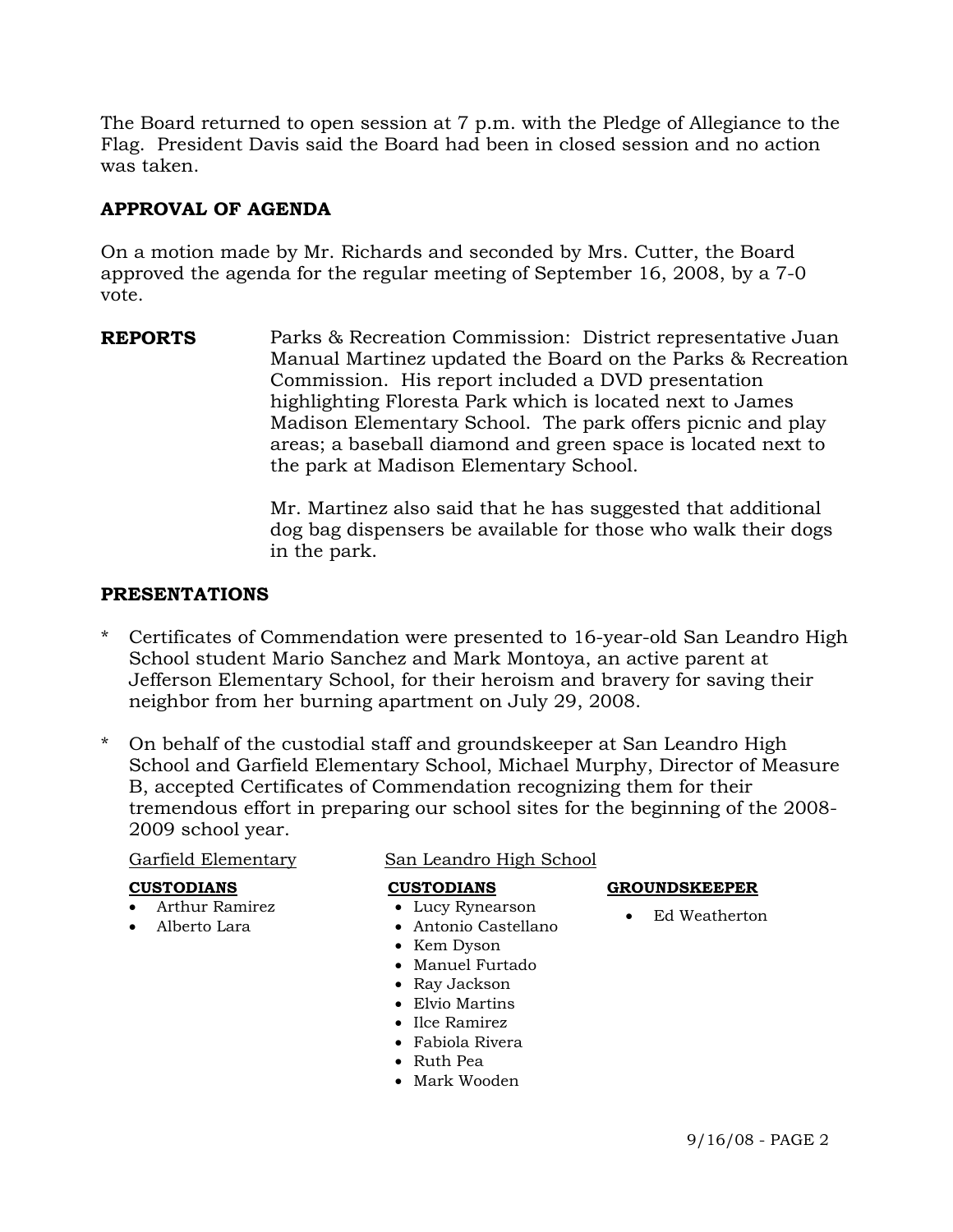As an introduction to Daniel Chaja's presentation, the Superintendent shared with the Board a video from the Dallas Independent School District, which featured a fifth grade student as a keynote speaker at the district's "Welcome Back Convocation". The student spoke to more than 19,000 employees on the theme, "Do you believe in me? I believe in you!" He said, "Sometimes, the only one who believes in us is you. You are all we have." The district serves more than 150,000 students, and the student was very effective in illustrating the caring relationships between students and staff, from the custodian, lunch room food server, teacher, and principal.

\* Daniel Chaja, Assistant Director of Assessment and Program Evaluation, presented information in Part II of a multi-part presentation related to the Accountability Progress Report (APR) recently released by the California State Department of Education. The APR contains the state's Academic Performance Index (API), the federal Adequate Yearly Program (AYP) and Program Improvement (PI). The data contained District level, site specific and subgroup specific results, as well as projections for the District should trends continue.

 At the conclusion of the presentation, Mr. Chaja stated that Part III would provide more detailed information on the Districts' next steps.

 Questions and concerns following the presentation focused around PI status and implications, retaining students who do not achieve proficiency in the grade level work, and how the test is administered may affect a school's and/or district's success.

\* Assistant Superintendent for Business Services Song Chin-Bendib presented the 2007-2008 Unaudited Actuals. The 2007-2008 Unaudited Actuals documents are the beginning fund balances of all funds, the totals of all received revenues; the totals of all expenditures and the ending fund balances of all funds. The ending fund balances of the 2007-08 Unaudited Actuals become the beginning fund balances of 2008-09.

 The presentation included an overview of the General Fund Unrestricted, and all other Funds in the District including Adult Education, Cafeteria, Deferred Maintenance, Special Reserves, Building, Measure B, Capital Facilities, County (State) School Facilities, Bond Redemption and Self-Insurance. Also shared were charts illustrating the percentages of the components of the General Fund revenue, General Fund Unrestricted, Combined General Fund expenditures, Unrestricted General Fund expenditures and Unrestricted General Fund expenditures by function.

#### **ACTION ITEM**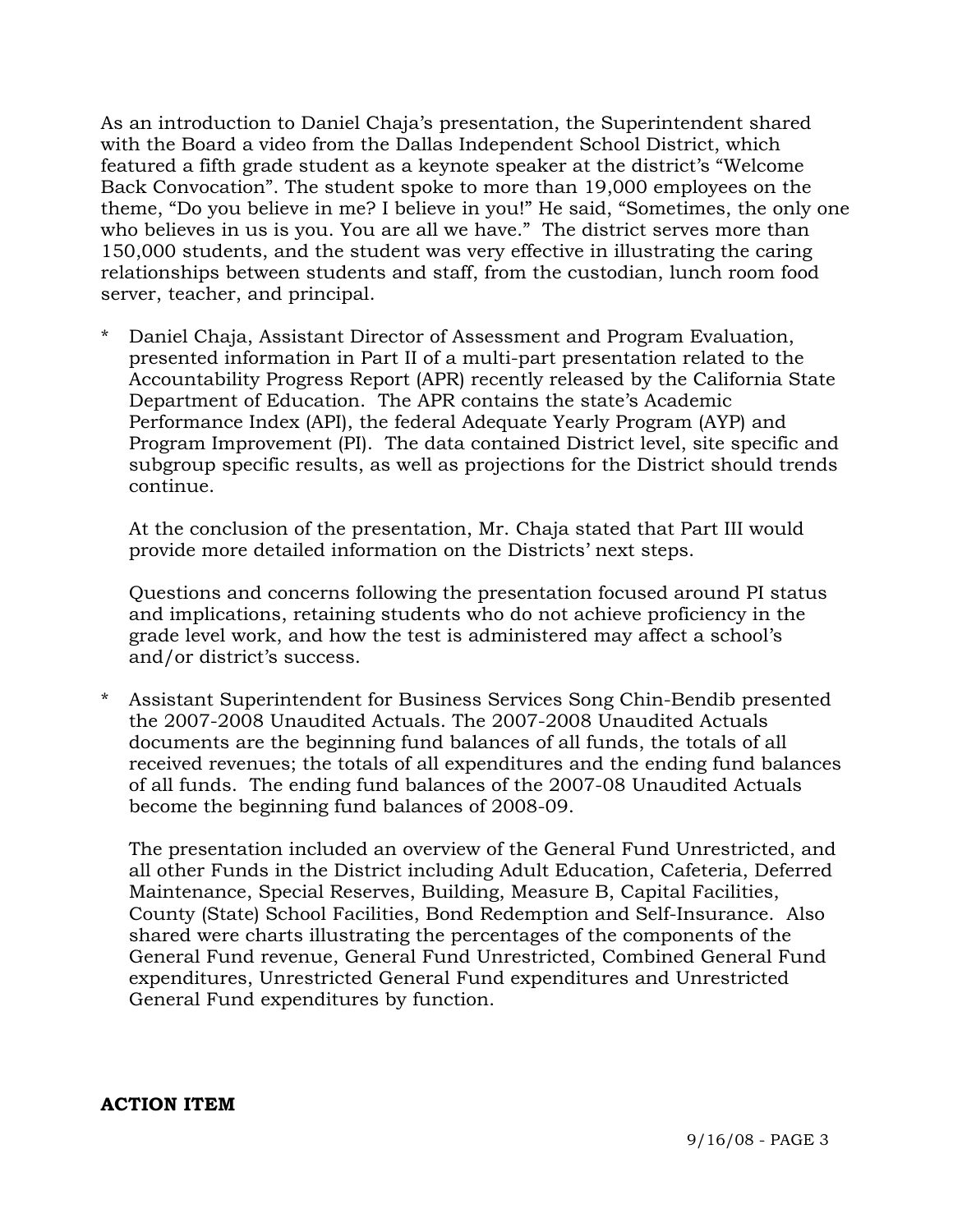# Business Operations

#### 4.1-A 2007/2008 Unaudited Actuals

On a motion made by Mr. Katz and seconded by Mrs. Hague, the Board approved the 2007/2008 Unaudited Actuals by a 7-0 vote.

The Board took a break at 9:15 p.m. and reconvened to open session at 9:25 p.m.

#### **PUBLIC TESTIMONY ON NON-AGENDA ITEMS** None

# **REPORTS**

- 1) Correspondence Clerk Cutter reported receipt of the following email on September 7, 2008, from Dan Martin regarding question about data in press release.
- 2) Student Board Member Report Student Board Member Flavia Coria reported that after meeting with Principal Amy Furtado and Activities Director Nancy Boissevain regarding the school parking lot, Ms. Furtado visited the Leadership class to answer the students' questions and explained that because of their class schedule, seniors in ROP have first priority parking privileges.

Additional highlights:

- Freshmen elections took place and the upper classmen have begun training those elected on organizational skills, and setting up meetings, etc.
- Homecoming Week is October 6 through October 10. As a way to avoid any disruptions/conflicts like those that occurred last year resulting in the cancellation of the dance, the Homecoming Dance will be on October 3, the Friday before the week-long festivities begin.
- The Fall Festival will be September 17 in the Quad and will include games, and food will be sold by the school clubs.
- Associate Student Body (ASB) is hosting a teacher luncheon on September 23.
- On September 11, flyers were posted in remembrance of those who died as a result of the terrorist attacks on September 11, 2001.
- Student I.D. pictures have been pictures taken and were distributed during lunch by the Leadership class.

• The football season is underway as well as women's golf and tennis. In response to Ms. Perry, Ms. Coria said that while she didn't have the exact number of clubs; there were a lot of participants on "Club Day",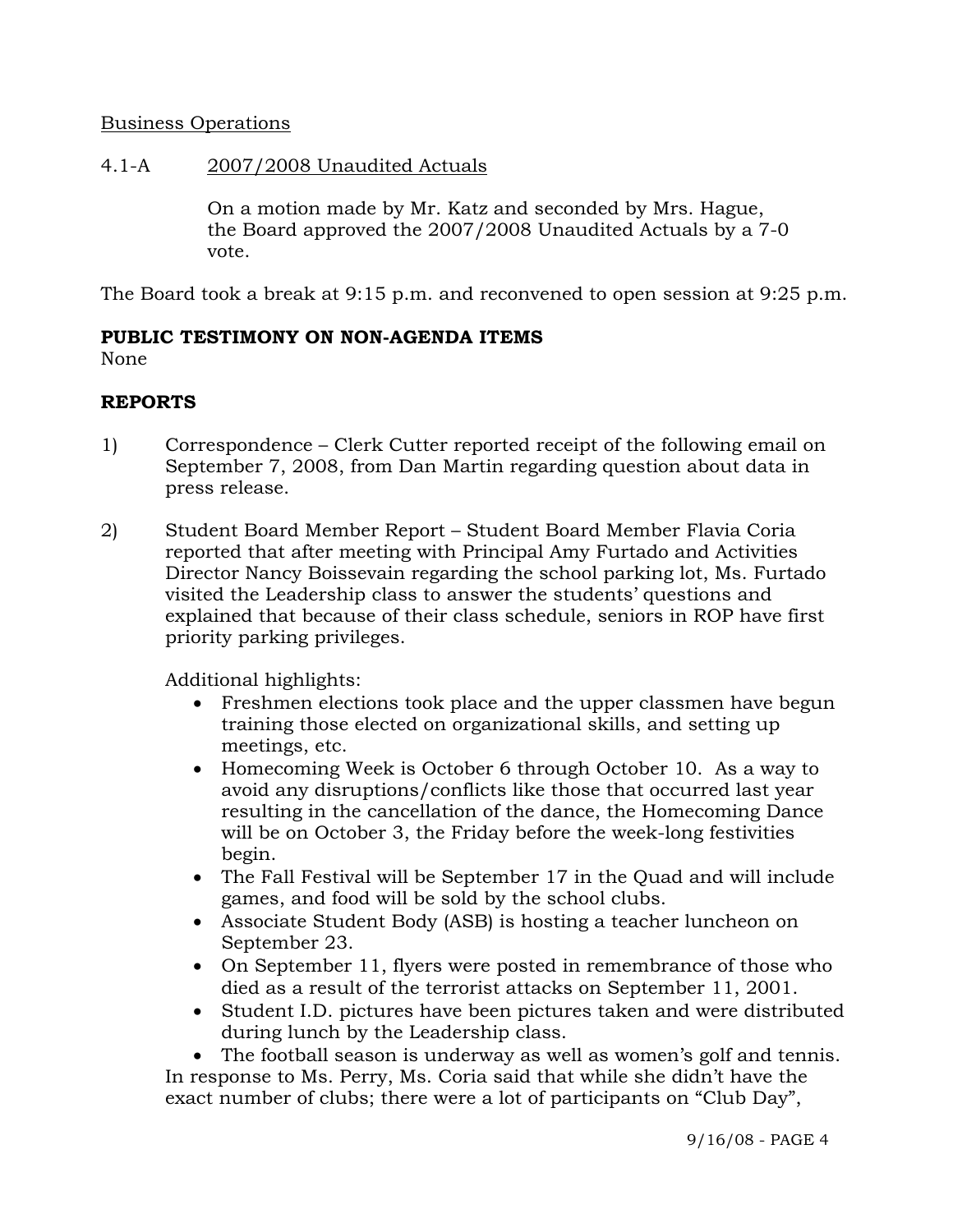including a new group called "Dragon Boat Racers".

3) Superintendent's Report – Superintendent Lim congratulated Assistant Superintendent of Business Services Song Chin-Bendib and her team for their efforts to the save the District money, resulting in a significant fund balance.

Mr. Lim reported on the current enrollment count:

- $1$ <sup>st</sup> and  $2<sup>nd</sup>$  grades were up
- 3<sup>rd</sup> and 4<sup>th</sup> grades were down
- Middle and High Schools are on target
- Ms. Lim has been in contact with Kevin Sullivan of School Facilities Consultant and while the enrollment looks favorable with regards to eligibility for the state's matching funds, he wants to wait for the CSIS report (October 1, 2008) before making any commitments.

Additional key points included:

- San Leandro Unified, along with San Francisco Unified, Santa Clara County Office of Education and Alameda County Office of Education participated in a county consortium regarding arts education. Ms. Lim, on a panel, spoke about the Teacher Action Resource Initiative (TARI) grant that the District received working with Alameda County. This grant addresses closing the achievement gap as it relates in art form.
- Restroom Ribbon Cuttings, celebrating the brand new renovated bathrooms at McKinley and Washington Elementary Schools, will be on September 18, Back-to-School Night . Washington's ceremony will begin at 6 p.m., with McKinley's following at 6:30 p.m. sharp. Deborah Cox and Leroy Smith, Co-chairs of Yes, On Measure B, will also be on hand for the celebration.
- Flyers were distributed to students and staff regarding "Support San Leandro Schools on San Leandro Chamber Day!" fundraiser, November 9. Profits will be shared equally with the Chamber.
- The Superintendent has been invited to participate in a national summit in New Orleans, "The Summit for Courageous Conversation: Achieving Racial Equity and Excellence in Education," September 27 through October 1, 2008. The San Francisco Foundation grant is sponsoring this event, making it possible for the District to share our work around race and equity on a national level. San Leandro High School Principal Amy Furtado, Bancroft Middle School Principal Mary Ann Valles, John Muir Middle School Vice Principal Lori Watson, and Director of Curriculum and Instruction Judith Cameron will be joining the Superintendent.
- Mr. Lim welcomed Mike Potmesil, the District's new Assistant Superintendent for Human Resources,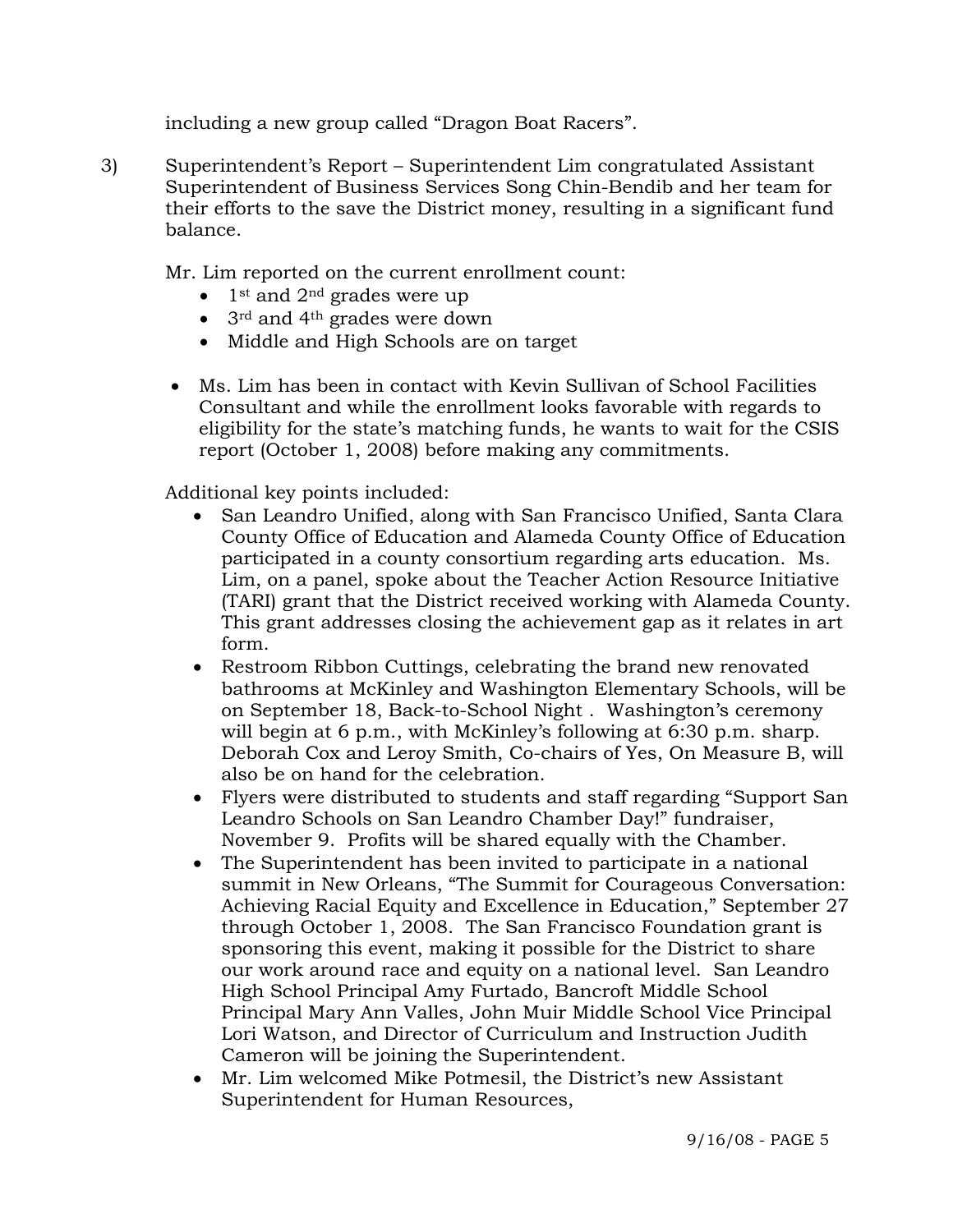- The Superintendent thanked Trustee Cutter for posting a safe school curriculum poster on the City Council Chamber wall. The poster was created and illustrated by students at Wilson Elementary School.
- 4) Board Committee Reports
	- Communication- Mr. Katz reported that the committee met on September 4, and discussed working with the City to include District information in the City newsletter at a cost of approximately \$3,000 to the District (\$4,000 less than last year's \$7,000). It is hoped that the information will be included in the second issue. The committee also discussed and finalized the half-page advertisement that appeared in the September 11 issue of the San Leandro Times regarding Measure B projects.
	- Facilities/Technology Mr. Davis reported that the committee met on September 10 and continued their discussion to restore the name of Charlie Way on the hallway of the San Leandro Music Building, which is being brought forward for consideration tonight. Victoria Forrester, Principal of Roosevelt Elementary School provided a presentation on a plan for an outdoor classroom. State Roofing Change Order #1 for Monroe Administrative Wing roofing project, Amendment #2 to WLC Architect contract to include commissioning services to assure compliance with Collaborative for High Performance Schools (CHPS), construction contract for District Parking Lot at an Leandro High School, and Chapot Construction Co. Change Order #2 Restroom Renovation at McKinley and Washington Elementary Schools were also discussed and are being brought forward on tonight's agenda.
	- Finance Mr. Richards reported that the Finance Committee met on September 11 and reviewed the 2007-2008 Unaudited Actuals being brought forward for approval tonight. Community member Jim Serna , discussed his vision and plan for Education Excellence. The Superintendent will provide the Board with a copy of Mr. Serna's fifteen talking points.
- 5) Board Representatives' Reports
	- Eden Area Regional Occupational Program Mr. Richards reported that the committee met on September 4 and reviewed the dental and floral design programs; discussed the allocation for ADA, goals, organizational changes, and addressed how ROP can help the districts with dropout issues. The Council also discussed the Superintendent's evaluation, timeline, and budget update.
	- Facility-Naming Ad Hoc committee Mr. Richards noted that the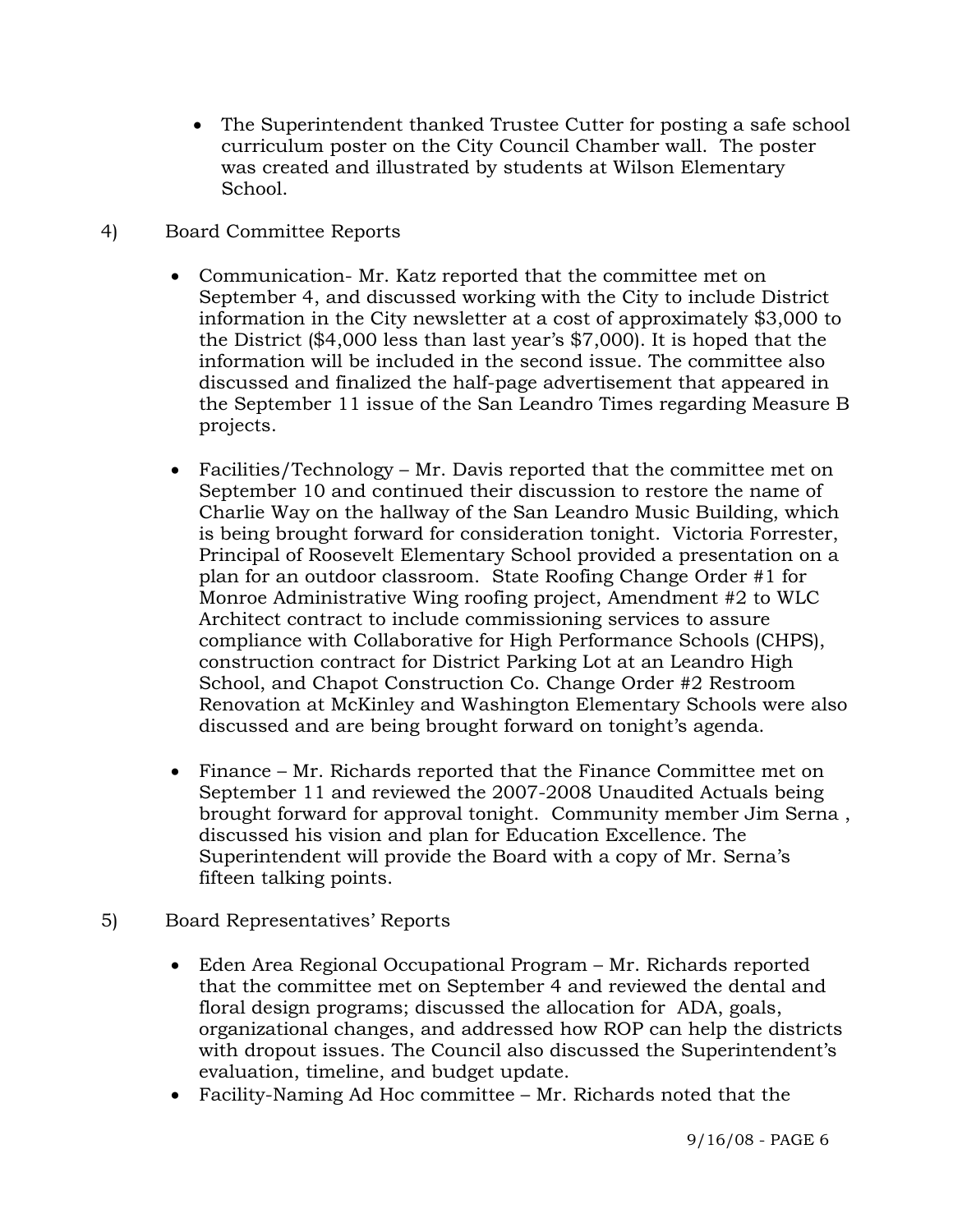meeting has been rescheduled for Monday, September 22 at 6 p.m.

# **CONSENT ITEMS**

Mr. Davis noted two corrections to the cover page of 5.1-C, Amendment #2 to Architectural Services Contract for the 9th Grade Campus Commissioning Services: The second sentence under paragraph two under Background Information should read *"This amendment adds \$96,800 to the adjusted contract amount of \$2,904,000 for Basic Services and Additional Services for a total Lump Sum Fixed Fee of \$3,000,800."* 

Ms. Perry asked that Consent Items 3.4-C, Memorandum of Understanding between the San Leandro Unified School District and Chabot Community College – Las Positas Community College District (CLPCCD/Chabot); 3.5-c GEAR UP Counselor Job Description and Position, and 3.6-C GEAR UP Site Coordinator Job Description and Position be pulled.

Mrs. Cutter requested that Consent Item 5.3-C, Chapot Construction Company Change Order No. 2 for Restroom Renovations at McKinley and Washington Elementary Schools be pulled.

# General Services

- 1.1-C Approval of Board Minutes September 5, 2008
- 1.2-C Resolution #08-42 Proclaiming October 8, 2008, as "International Walk to School Day"

# Human Resources

2.1-C Acceptance of Personnel Report

# Educational Services

- 3.1-C Acceptance of Donations
- 3.2-C Discarded Library Books that are Obsolete, Damaged, or in Poor Condition at McKinley, Washington, and Wilson Elementary Schools
- 3.3-C Memorandum of Understanding between San Leandro Unified School District and Girls Incorporated of Alameda County

# Business Operations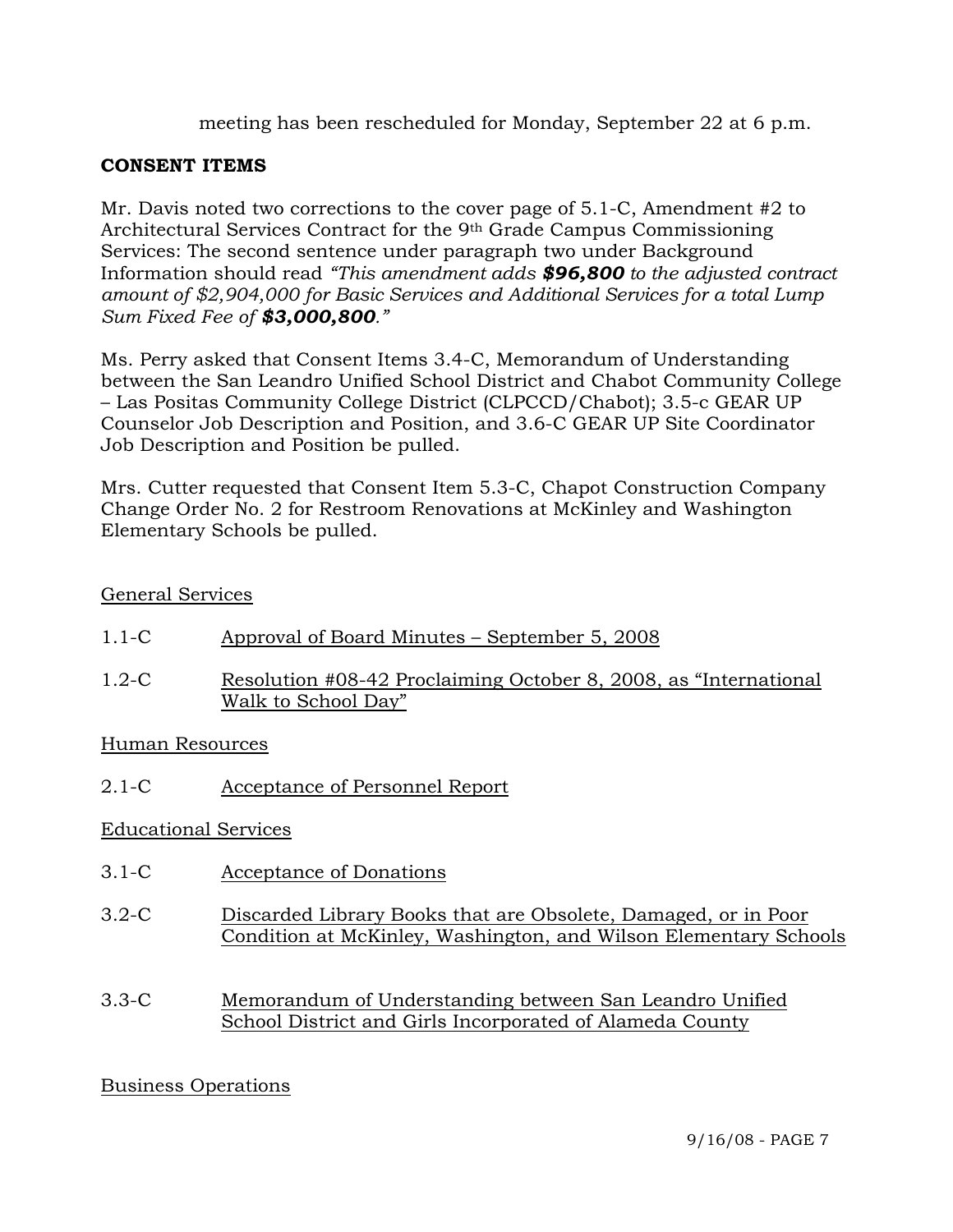- 4.1-C Ratification of Pay for August 2008
- 4.2-C Approval of Bill Warrants
- 4.3-C Resolution #08-40 to Declare Certain Equipment Surplus and/or Obsolete
- 4.4-C Resolution #08-43, 2007/2008 Gann Limit

Facilities and Construction

- 5.1-C Amendment #2 to WLC Architects Contract to Include Commissioning Services to Assure Compliance with Collaborative for High Performance Schools (CHPS)
- 5.2-C Construction Contr5acft for District Parking Lot at San Leandro High School
- 5.4-C State Roofing Change Order No. 1 for Monroe Administrative Wing Reroofing Project
- 5.5-C Restore the Name of Charlie C. Way Hall on the San Leandro High School Music Building

On a motion made by Mr. Richards and seconded by Mrs. Cutter, the Board approved the remaining consent items by a 7-0 vote.

# Educational Services

3.4-C Memorandum of Understanding between San Leandro Unified School District and Chabot Community College – Las Positas Community College District (CLPCCD/Chabot

> Ms. Perry said that she found on page 56, under compensation in the agreement, the sentence, "San Leandro Unified shall compensate CLPCCD as follows", with a chart indicating the cost breakdown for a total \$95,805, and the sentence which continues on page 57, "Chabot will negotiate reimbursement schedule with SLUSD prior to services being rendered" to be confusing. She thought the latter sentence should be struck from the agreement. Assistant Superintendent Cindy Cathey proposed striking "Chabot will negotiate reimbursement schedule with SLUSD prior to services being rendered" and approve the MOU; then, staff would work with Chabot on a payment schedule.

On a motion made by Ms. Perry and seconded by Mrs. Hague, the Board approved the Memorandum of Understanding between San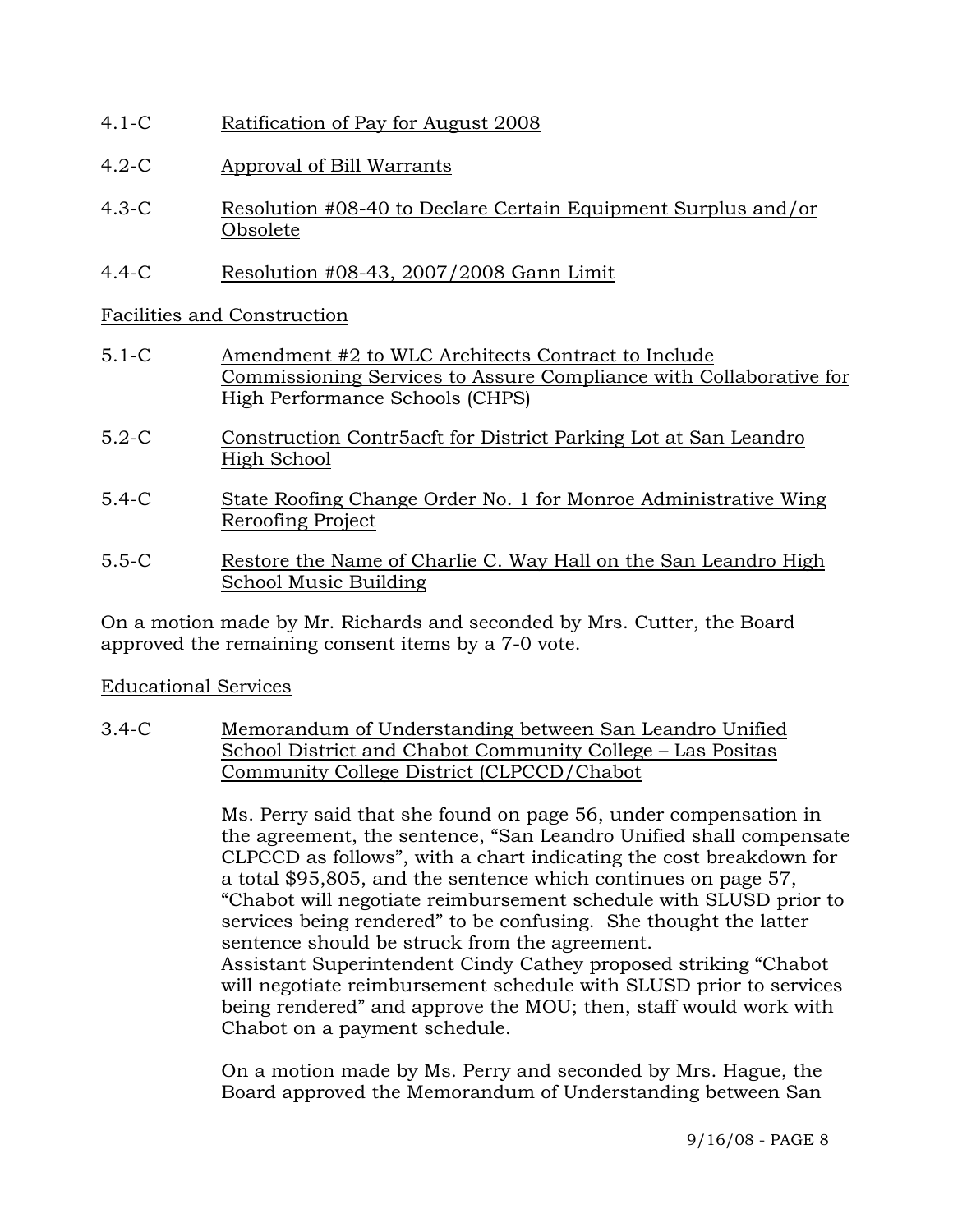Leandro Unified School District and Chabot Community College – Las Positas Community College District (CLPCCD/Chabot as amended by a 7-0 vote.

Ms. Perry noted the following corrections to 3.5-C, GEAR UP Counselor Job Description and Position, and 3.6-C, GEAR UP Site Coordinator Job Description and Position:

- 3-6-C, GEAR Up Site Coordinator Job Description and Position: Under "Primary Function" of the job description, the word "site" needs to be added to the first bullet, "Coordinate the AVID Program at their **site**".
- Since both positions are geared to the length of the grant, "limitedterm" needs to be added to the title of the position as well as the job description.
- 3.5-C GEAR UP Counselor Job Description and Position

# 3.6-C GEAR UP Site Coordinator Job Description and Position

Following the noted changes, and on a motion made by Ms. Perry and seconded by Mr. Richards, the Board approved 3.5-C, GEAR UP Counselor Job Description and Position, and 3.6-C GEAR UP Site Coordinator Job Description and Position as amended by a 7-0 vote.

# Facilities and Construction

# 5.3-C Chapot Construction Company Change Order No. 2 for Restroom Renovations at McKinley and Washington Elementary Schools

In response to Mrs. Cutter, Assistant Superintendent of Business Services Song Chin-Bendib explained that column three in the McKinley & Washington Restroom Project Budget Repot chart, "Balance Left for other Contingency Change Orders" pertains to the McKinley and Washington restroom project.

On a motion made by Mrs. Cutter and Mrs. Hague, the Board approved the Chapot Construction Company Change Order No. 2 for Restrooms at McKinley and Washington Elementary Schools by a 7-0 vote.

# **ACTION ITEMS**

# Business Operations

# 4.2-A Resolution #08-41, Temporary Borrowing between Funds

Responding to questions raised by the Board, Assistant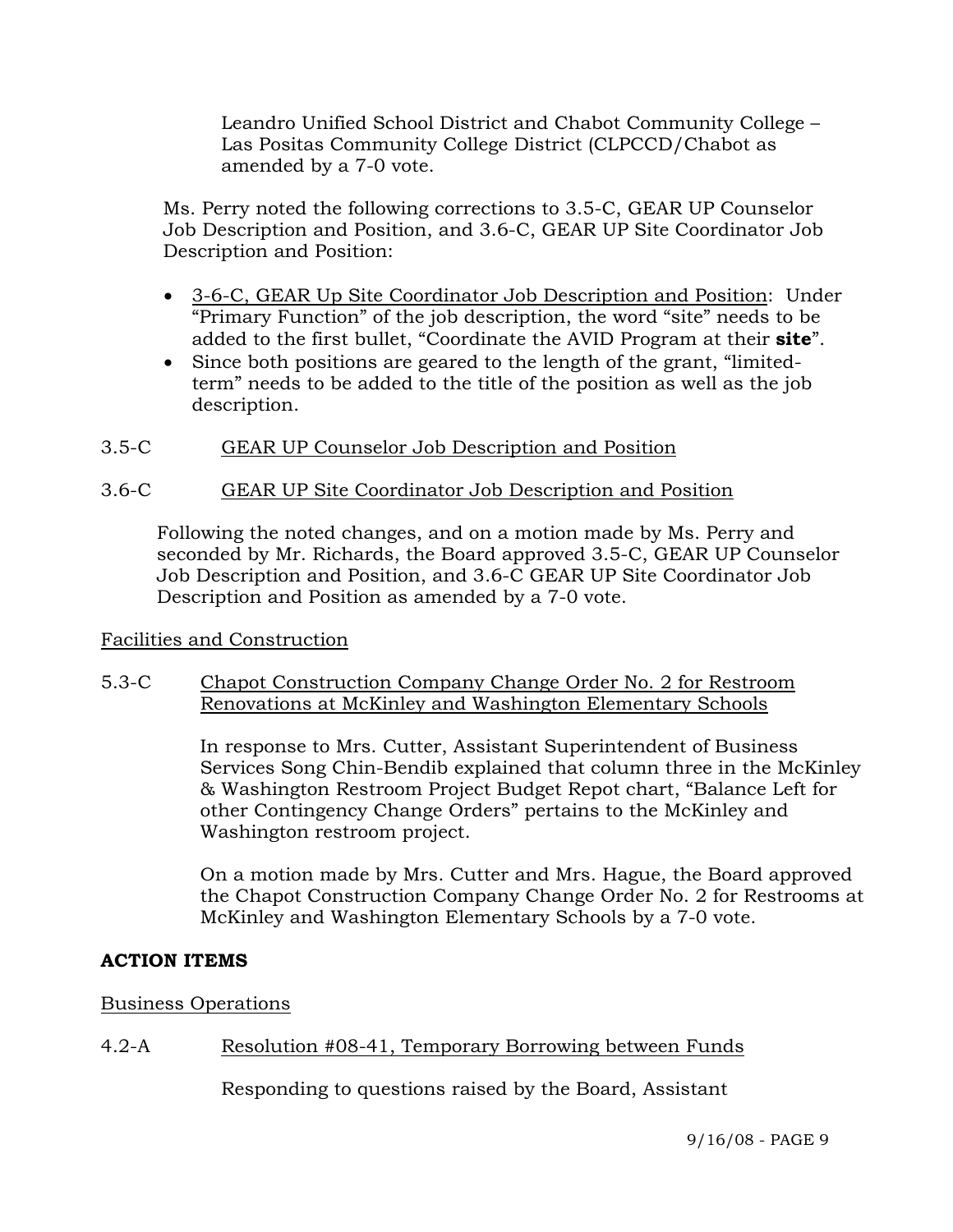Superintendent of Business Services Song Chin-Bendib explained that Education Code Section 42603 permits the Governing Board of any school district to temporarily transfer funds in one district account to another for payment of obligations. Given that the State is late in adopting its 2008-2009 budget and there are delays in the State's disbursing of funds for categorical programs, it is prudent for school districts to take precautionary actions in case of temporary cash shortfall. To that end, staff was recommending that the Board pass a resolution allowing a temporary transfer of up to \$5,000,000 from the General Fund, or one or a combination of funds from Adult Education, Deferred Maintenance, Bond and Self- Insurance. The General Fund would pay back the capital plus interest set by the County Treasure if the borrowing occurs, and that this temporary borrowing would only be used after all other temporary measures have been exhausted.

Trustees Cassidy and Katz agreed they would not want to borrow from the Bond fund, suggesting that if it became apparent that it would be necessary to do so, a Special Board meeting should be called and the Board could take action at that time. Ms. Chin-Bendib felt it would be better to have everything in place should it become necessary to implement a resolution.

Trustee Perry proposed and staff agreed to prioritize the fund order the District would borrow from, keeping the Bond as a last resort.

On a motion made by Mrs. Cutter and seconded by Mr. Richards, the Board adopted Resolution #08-41, Temporary Borrowing between funds by a 5-2 vote. Trustees Cassidy and Katz voting no.

#### **INFORMATION ITEMS**

#### Business Operations

4.1-I Miscellaneous receipts in the amount of \$7,775, 834.66 have been deposited in the Treasury of Alameda County.

# **ADDITIONAL SUGGESTIONS AND COMMENTS FROM BOARD MEMBERS**

• Mrs. Hague enjoyed the high school football game and looked forward to seeing Board members at upcoming games. She reported that she received some historical feedback from the community with regards to the upkeep of the bathrooms at Burrell Field. She also noted that the lock on the handicapped stall in the girls' bathroom needed repair.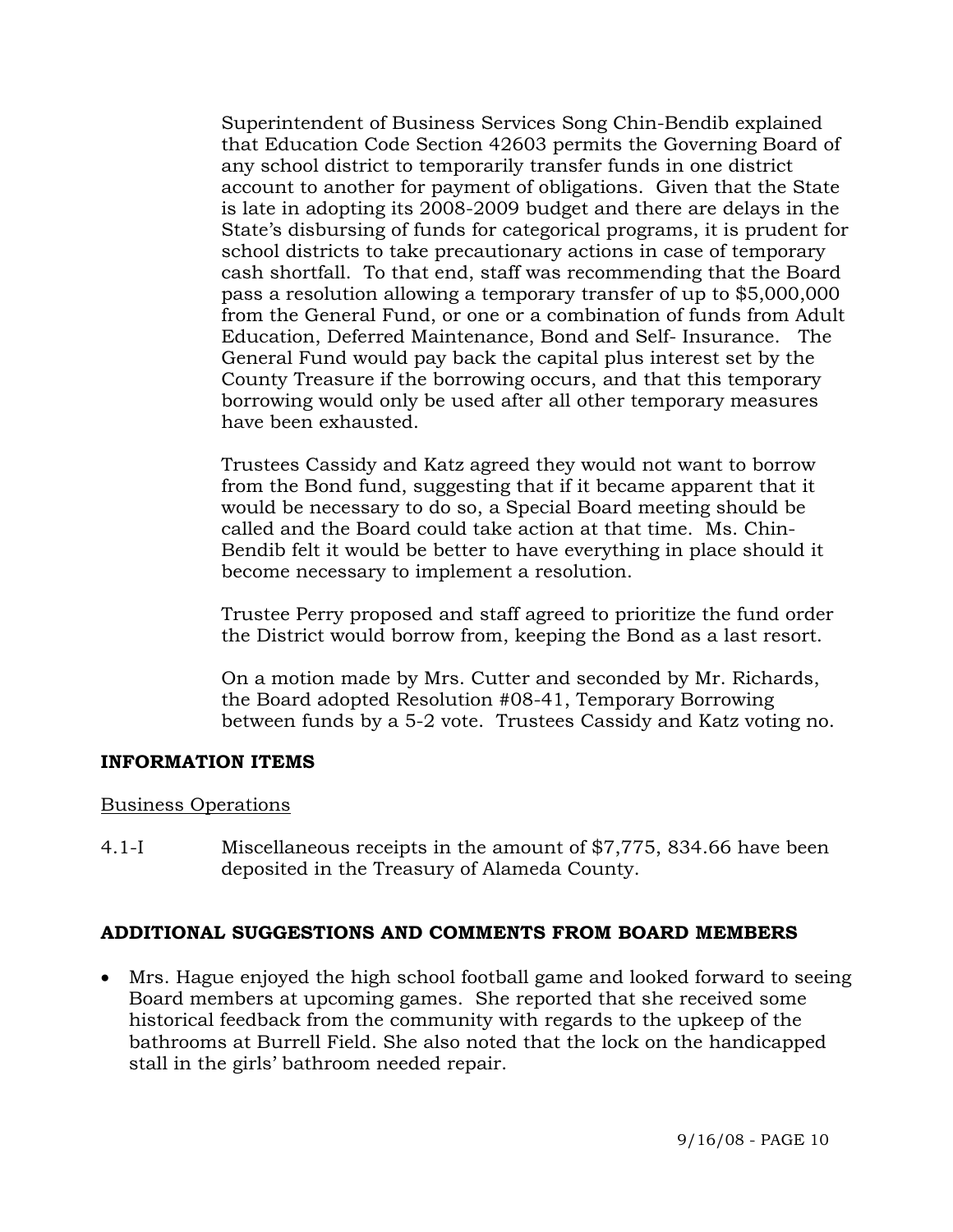- Mrs. Cutter requested and received consensus that a letter from the Superintendent and Board President be crafted and sent to the City reminding them of their recent commitment to support the future 9th Grade Campus at San Leandro High School with Redevelopment Agency (RDA) funds of \$2.5M.
- Ms. Perry will be attending the City Finance Committee meeting tomorrow and will report back. She reported sharing the District's history and concerns with regards to the selection process of a Parks and Recreation Commission representative at the Rules Committee. The Committee is recommending that each school board select their own representative with the Council ratifying their recommendation.

CSBA issued a press release regarding the state budget agreement that was released today, paraphrasing that it "cuts \$3 billion in funding to K-12 public education, and represents \$800 million less than was provided by the original Conference Committee report."

She commended the Adult School for their participation at the Senior Faire, and providing information on the services that they provide, adding that all classes are filled.

Ms. Perry attended Garfield's first PTA meeting, commending Principal Jan Nuño for providing an explanation to the parents on how to understand the test scores and what they mean.

• Mr. Katz raised a concern that McKinley Elementary School was offering school-wide incentives for the number of students in classrooms who wore uniforms to school. He would rather see incentives offered for more meaningful things such as proficiency in the subject matter, performance on tests, or walking instead of driving to school.

He would like an explanation on the enrollment policy process for students, living in the area of a school they are enrolling and there is no room, asking if the District considers rescinding intra and inter transfers in order to make room for residences who live within the area.

- Mr. Richards thanked Kiwanis Club President Chad Pennebaker for his part in restoring the name of Charlie C. Way Hall on the San Leandro High School Music Building. He also thanked the Kiwanis for the plaque that will be displayed and recommended that an unveiling ceremony be planned once everything is in place.
- Mr. Cassidy asked that a copy of the letter to the Mayor and City Counsel regarding the 9th Grade Campus be sent to each Board member receive a copy.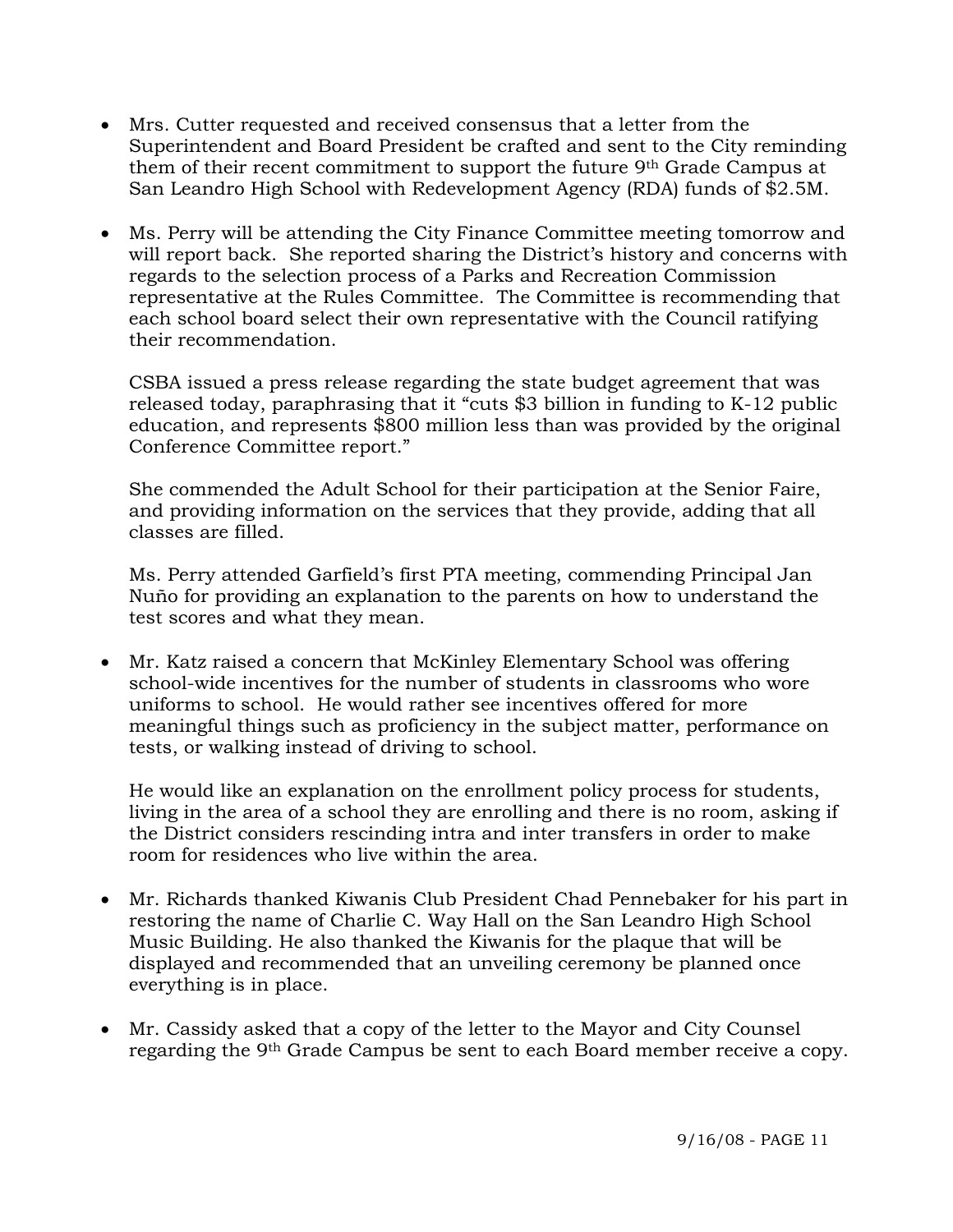He reiterated his request for the Policy Committee to review the Volunteer Policy.

Mr. Cassidy distributed a copy of an article that appeared in the *Los Angeles Times* regarding "Educators Focus Attention on Ninth-Graders' Transition to High School", as well as a comments he received from San Leandro High School Teacher Tony Farley.

He raised a concern that Garfield's year-round calendar is not in sync with the STAR testing. He suggested that District consider adjusting the calendar for Garfield this year.

He reminded the Superintendent, Assistant Superintendent Song Chin-Bendib, and Michael Murphy, Director of Measure B that he had not yet received copies of their Form 700 that he had previously requested, or when he could expect billing records for Ruiz and Sperow. The Superintendent explained that the Form 700s are available at the District Office, and, if the reconciliation is complete, the billing records for Ruiz & Sperow would be agendize at the Oct. 7 closed session.